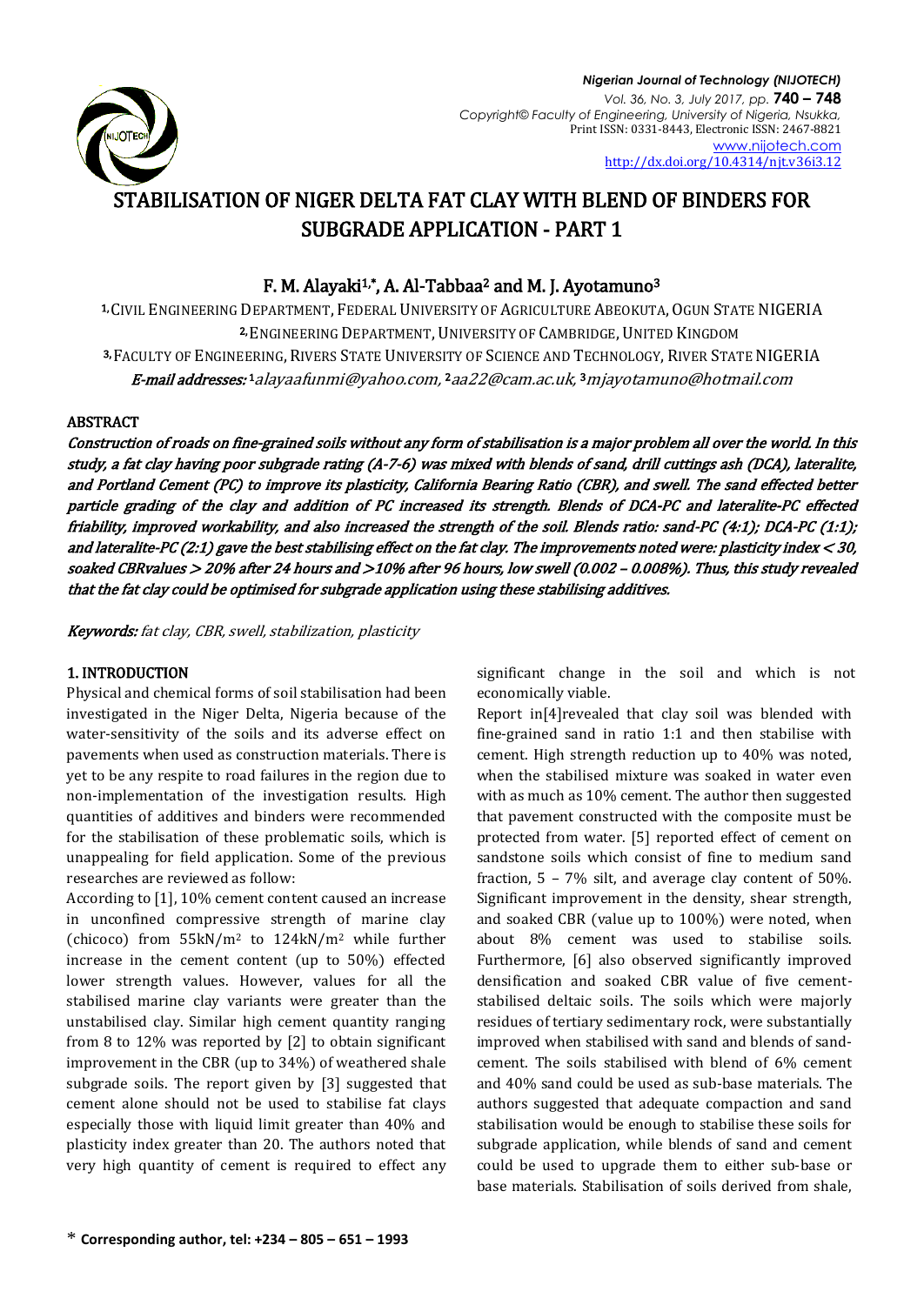which is particularly notorious for high clay content and lack of coarse aggregate was reported by [7]. Appreciable gradation improvement was noted when sand was added to augment particle size deficiency. Increase in strength was also observed when cement was added to the composite.

Literature in [8] revealed that the grading of the soil to be stabilised have influence on the strength gained. Well-graded soils were said to have a linear increase in Unconfined Compressive Strength (UCS) with increasing cement/lime content while uniformly graded soils do not have the linear behaviour when small quantity of cement or lime is used. The authors further reported the reactions between cement and soil particles: sand is assumed not to be involved in the chemical reaction with cement, and the precipitation of  $Ca(OH)_2$  crystals on the surface of sand grains do not appear detrimental. Silt particles act as a substrate for Ca  $(OH)_2$  to grow, thus removing it from further hydration reaction. This was said would result in initial reduction in strength of cement within 3 – 6 months. However, this may increase later at a longer time and may even be greater than the strength obtained from soils without silt. Furthermore, [9] noted that binders act as fillers rather than binders in poorly graded soils, and that silty soils are more difficult to stabilise because of their moisture sensitivity. The interaction between clay and cement was also assumed not to be detrimental, but clay with organic compounds may retard cement reaction, while highly cohesive clay may form clods or agglomerate rather than flocculate and may be difficult to mix. Linear increase in UCS was also reported for well-graded soils.

These reports from Niger Delta revealed that high quantities of cement and blends of cement and sand (> 10% for cement and  $\sim$  50% for sand) were used to

stabilise the clayey soils. This would make application of the stabilised soils in pavement construction unrealistic. Therefore, this study investigated how to optimally use sand, DCA, lateralite, and cement in stabilising a fat clay soil for subgrade application. The sand was used to regrade the soil, DCA and lateralite were used to improve consistency and enhance bearing capacity, while cement was the binder. The binder and additives are available in the region.

## 2. THE STUDY AREA

The Niger Delta is situated in the southern part of Nigeria, bordered by the Atlantic Ocean to the south and Cameroon to the east. It covers an approximate 112,110 km surface area representing about 12% of Nigeria's total surface area [10]. There are nine of the Nigeria's constituent states in the region namely: Abia, Akwa Ibom, Bayelsa, Cross River, Delta, Edo, Imo, Ondo, and Rivers. The region has a tropical climate with two distinct wet and dry seasons. The mean annual rainfall usually exceeds 3500mm along the coast and gradually decreases inland to about 2000mm, and annual mean temperature is between  $18^{\circ}$ C and  $35^{\circ}$ C. This high rainfall usually results in widespread flooding, which may rise more than 5m in some area and hence the high in-situ moisture content of foundation soils. The terrain in the region is flat at the coastal and deltaic plains which are to the south, but the northern part has a gently rolling and undulating landscape. The author specifically described the geologic units of the study area as back swamps, freshwater swamps, and meander belts. The major superficial soil type was described as light grey fine sand to silty clay [11]. The geological map of the study area is shown in Figure 1.



Figure 1: Digitised Geological map of Bayelsa state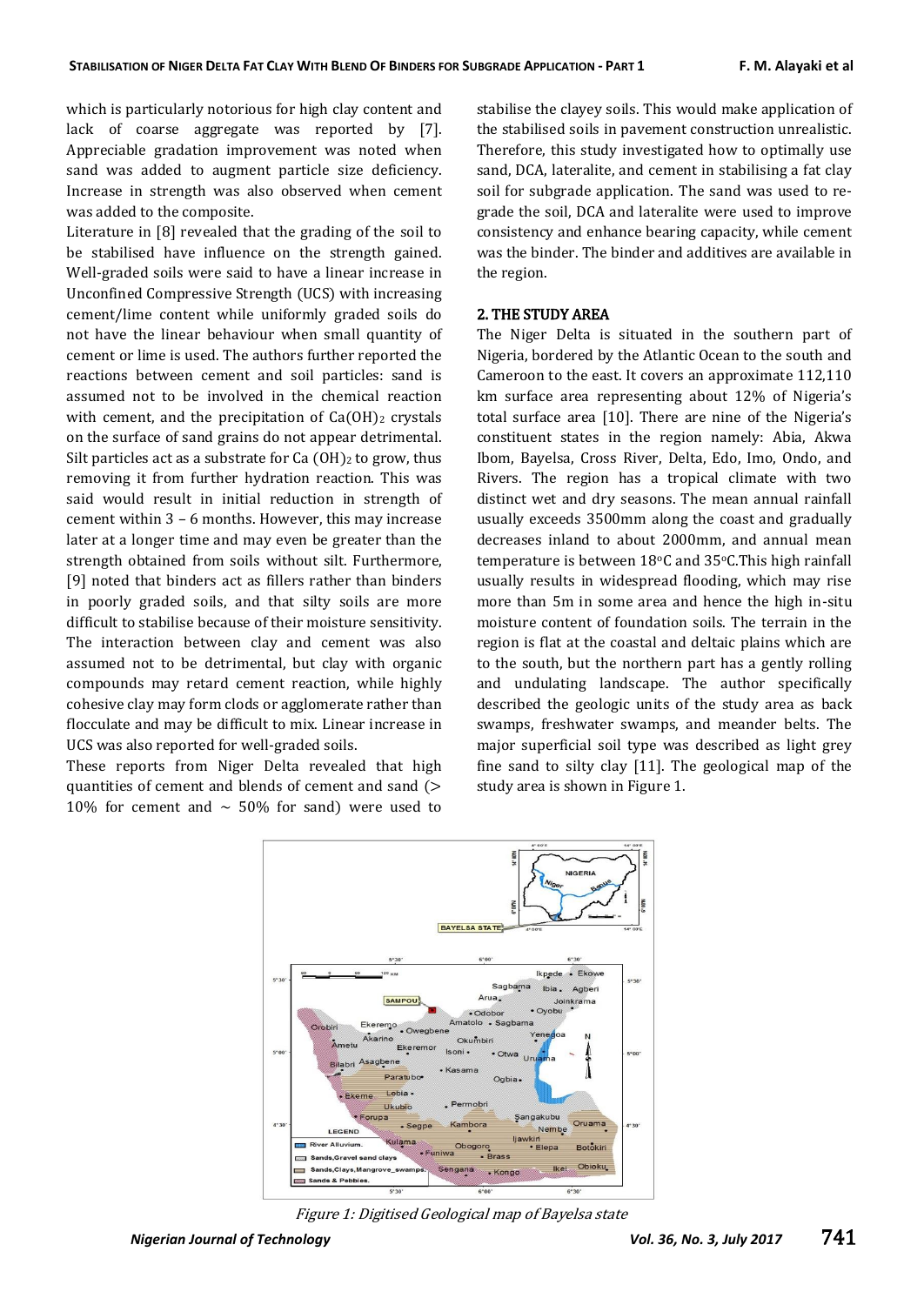## 3. MATERIALS AND METHODS

#### 3.1 Materials

The following materials were used in the study:

#### 3.1.1 Fat clay and Sand

Both fat clay and sand samples were obtained from Sampou in Ekeremor Local Government Area of Bayelsa State. The fat clay was collected from the subgrade level of Odoni – Agbere road, while the sand was collected from a nearby borrow-pit. The site was swampy with water table almost at the ground surface. There was no form of stabilisation of the subgrade soils on this site, instead the problematic soil was excavated and massive filling to formation level was done using sands dredged from nearby rivers or borrow-pit which exist abundantly in the Niger Delta region.

#### 3.1.2 Cement

Portland Limestone Cement (grade 42.5R) was obtained from Dangote Cement Plc. The physico-chemical properties are listed in Table 1.

#### 3.1.3 Drill cuttings ash (DCA)

DCA was obtained from [DEL](file:///C:/Users/Admin/AppData/Local/Temp/Investigation%20of%20the%20Drill%20Cutting......docx) Waste Management Company Limited in [Onne Oil and Gas Free Zone, Rivers](file:///C:/Users/Admin/AppData/Local/Temp/Investigation%20of%20the%20Drill%20Cutting......docx)  [State.](file:///C:/Users/Admin/AppData/Local/Temp/Investigation%20of%20the%20Drill%20Cutting......docx) DCA is an industrial waste product that is yet to be fully exploited in terms of research and application especially in the Niger Delta. The region is naturally endowed with crude oil and its exploration is a very huge business for many international and local companies. DCA is the ash from thermal desorption of waste product of crude oil drilling operations. The waste is a mixture of drilling mud (type depends on the drilling company preference), base fluid (water, oil, or synthetic-oil), crude oil, crushed rocks and soils. The waste is treated by application of indirect heat at a very high temperature  $($  $300^{\circ}$ C) and the constituents are separated through grade-separation process. Some of the useful components are reclaimed and [re-used](file:///C:/Users/Admin/AppData/Local/Temp/Investigation%20of%20the%20Drill%20Cutting......docx) in the drilling process. The solid residue flow out as the ash, and is either disposed-off in a designated landfill or stock-piled. This ash is generated in very large quantity and there is no useful adaptation for construction purposes. DCA is fine grained, silty textured, and could either be dark brown or grey in colour. The physico-chemical properties are listed in Table 1.

#### 3.1.4 Lateralite

Lateralite is an innovative stabilising flux developed in Nigeria by[12]. The material is made up of different natural minerals, which were selected in definite proportions, heated to about  $400^{\circ}$ C and pulverised to very fine powder ( $\sim$ 35 $\mu$ m). This procedure enables the

material to induce a pozzolanic reaction with the sesquioxides in fine-grained soils when mixed with water. The author reported that the bonding produced after air-drying was strong enough to make the stabilised soil impermeable when soaked in water. The physicochemical properties are listed in Table 1. A view of the cement, additives, and the soil sample is presented in Figure 2.



*Figure 2: Soil sample, additives and binder used*

#### 3.2 Methods: 3.2.1 Classification Characteristics

The setting time of cement, DCA, and lateralite were analysed using vicat apparatus in accordance with [13]. Hydrogen ion concentration or the pH value was measured using pH meter. This involved the use of glass electrodes immersed in the additive suspension and were attached to the meter for measuring Electromagnetic Force (EMF) which is known to be related to pH. The meter was calibrated using the pH 4, 7, and 10 buffer solutions. The oxides were determined using the energy dispersive X-ray fluorescence. The spectrometer was first calibrated and the correlation coefficient for the standard curve was 0.990. Then about 5g of the milled sample (about 5µm grain size) was used for the analysis.

The specific gravity and consistency limits test procedures as contained in [14] were also carried out. Air-dried sample was used instead of the prescribed oven-dried sample. This is because temperature at  $105\textdegree C$ can effect much variation in tropical soils' properties [15]. Testing procedures contained in [16] were used for the stabilised soil. Liquid limit of the unstabilised and stabilised soil was determined by using the Casagrande apparatus. Fraction passing sieve 425µm was thoroughly mixed with distilled water for about 10 minutes at moisture content higher than the liquid limit and allowed to cure for at least 12 hours at room temperature before proceeding with the tests.

Particle size distribution is the grouping of soil's particles into separate sizes, and determination of each size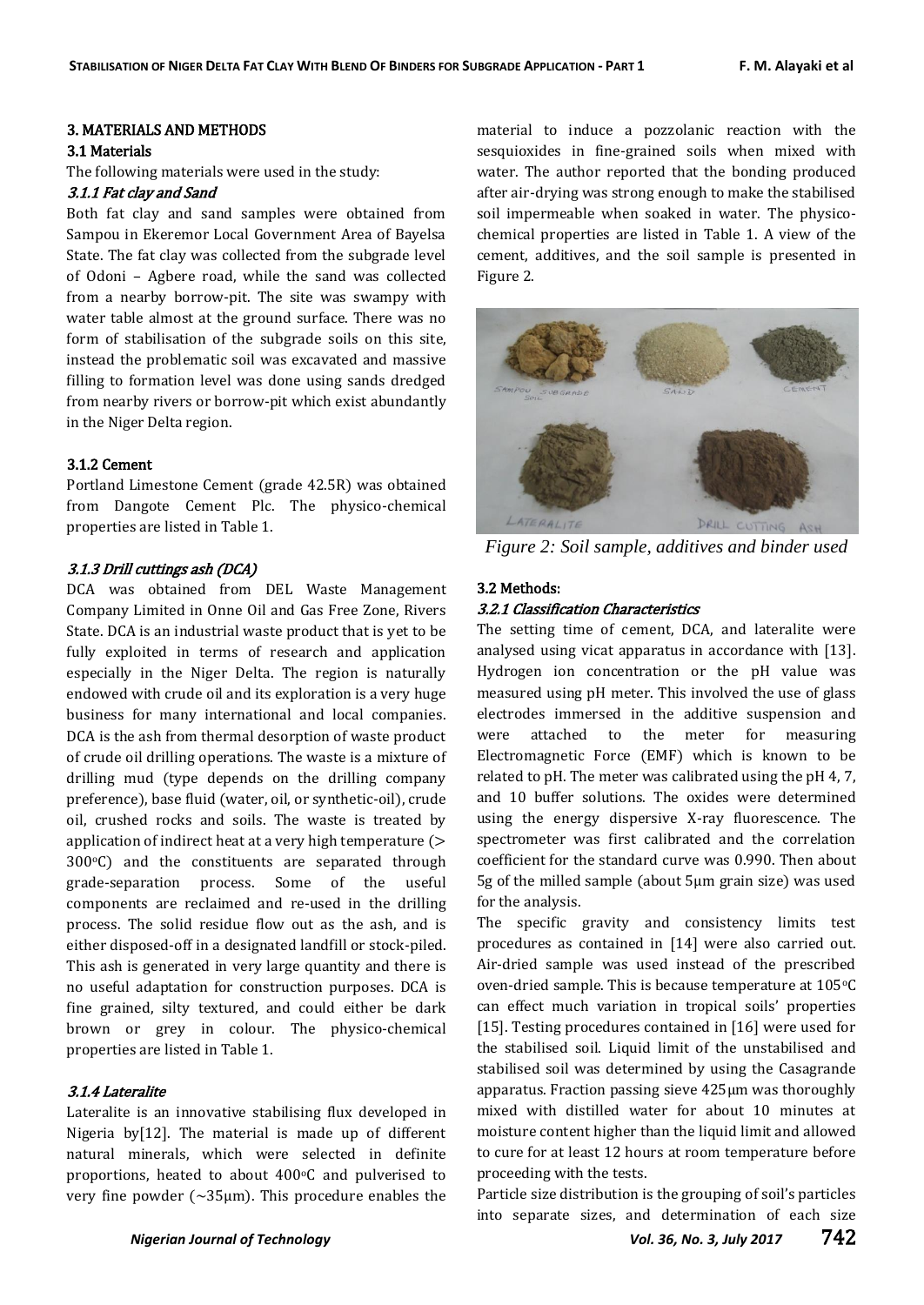portion by dry mass. 35g of sodium hexametaphosphate and 7g sodium carbonate dissolved in 1 litre distilled water was used to deflocculate the fat clay grains. The particles passing through sieve 63µm was carefully washed out and the soil retained on the sieve was oven dried. A set of sieve (2.36mm, 2.00mm, 1.18mm, 600µm,  $425\mu$ m,  $300\mu$ m,  $150\mu$ m, and  $63\mu$ m) arranged in descending order was used to segregate the granular particles into sizes. The difference between original soil quantity and oven-dried washed quantity was taken as the silt and clay contents of the soils. The oven-dried washed clay was mixed with 10% sand and sieved to determine its effect on the soil gradation. The clean sand was also sieved without washing.

#### 3.2.2 Compaction and Strength Tests

West African compactive effort [17]was used in this study. The CBR mould of a volume of 2305 cm<sup>3</sup> and 4.5 kg rammer with a drop height of 450 mm, applied on five layers of soil, at 27 blows per layer was used as the compactive effort. The optimum moisture content obtained from compaction test was used to prepare the soil for the CBR test as set out in [18]. The CBR mould (2305 cm3) and 4.5 kg rammer were used, 5 layers of the soil were compacted with 62 blows applied on each layer. The test was carried out about 15 minutes after the compaction. The CBR test was performed on the unsoaked and the 24 hours soaked samples. The percentage of swell and the difference in weight of the soaked samples were calculated after the soaking period.

# 3.2.3 Cement Quantity Selection Procedure for Blends

Cement quantity selection procedure set out in [19] was applied. Fixed quantities of DCA (5%), sand (10% and 20%) and lateralite (5%) by weight of the soil were used. Soil-DCA and soil-sand composites were blended with 5%, 10% and 15% cement by weight of the soil, and soillateralite composite was blended with 3%, 5% and 7% cement also by weight of the soil. A 24 hours soaked CBR value of about 20% was carried out in the laboratory test. This was obtained by plotting a linear graph of 24 hours soaked CBR of the stabilised composites against cement quantities. Equations generated were used to calculate the cement contents that would give 20% soaked CBR value. This procedure gave probable blends that could be adopted as the subgrade, and these were further tested by soaking for 96 hours and their CBR values obtained. A minimum soaking period of 4 days (96 hours) is specified in [18]. This typified flooding or elevation of water table the stabilised soil might be subjected to in the field. A reduction of not more than 50% after 96 hours soaking was targeted. The results of tests performed are presented in Tables 2, 3, and 4.

# 4. RESULTS AND DISCUSSION

#### 4.1 Classification Characteristics

The Physico-chemical properties of the stabilising agents are presented in Table 1. The specific gravity of cement was 3.02, lateralite was 2.44 while DCA had the least value of 1.54. The initial setting time of cement occurred at 105 mins and final setting time took place within 4 hours of the start of test. Both lateralite and DCA had initial setting time beyond the specified lower limit of 75 mins for pozzolanic cement [20].

The ratio by mass of CaO to  $SiO<sub>2</sub>$ was 1.3 in both lateralite and DCA, and also had low calcium oxide when compared with cement. Specification in [20] for ratio  $CaO/SiO<sub>2</sub>$  was  $\geq$  2, and calcium oxide ranging from 61 – 67% for cementitious binders. Therefore, both lateralite and DCA lacked the attributes to be labelled as cementitious materials. Materials having  $CaO/SiO<sub>2</sub>$  greater than 1 are specified as 'off specification' pozzolanas [21]. Although both DCA and lateralite could not initiate a cementing reaction, their pH values which was comparable with cement indicated that they can take part in pozzolanic reactions.

Table 1: Physico-chemical Properties of Cement, DCA, and Lateralite

| ани тасы анс                       |                              |            |            |  |  |  |  |  |
|------------------------------------|------------------------------|------------|------------|--|--|--|--|--|
| Properties                         | *Cement<br>(42.5R)           | <b>DCA</b> | Lateralite |  |  |  |  |  |
| Specific gravity                   | 3.02                         | 1.54       | 2.44       |  |  |  |  |  |
| Initial setting time (min)         | 105                          | >300       | > 300      |  |  |  |  |  |
| Final setting time (min)           | 240                          | >375       | >375       |  |  |  |  |  |
| pH @ 23.5°C                        | $12 - 13$                    | 12.00      | 12.2       |  |  |  |  |  |
| SiO <sub>2</sub> (% )              | 19.96                        | 19.30      | 23.2       |  |  |  |  |  |
| Fe <sub>2</sub> O <sub>3</sub> (%) | 2.99                         | 7.24       | 6.70       |  |  |  |  |  |
| $Al_2O_3(\% )$                     | 6.05                         | 5.52       | 6.67       |  |  |  |  |  |
| Ca <sub>O</sub>                    | 64.86                        | 25.60      | 30.80      |  |  |  |  |  |
| MgO                                | 1.26                         | 0.72       | 3.67       |  |  |  |  |  |
| SO <sub>3</sub>                    | 1.99                         |            |            |  |  |  |  |  |
| $K_2O$                             | 1.09                         |            |            |  |  |  |  |  |
| Na2O                               |                              |            |            |  |  |  |  |  |
| $P_2O_3$                           | 0.24                         |            |            |  |  |  |  |  |
| <b>LOI</b>                         | 7.84                         |            |            |  |  |  |  |  |
| Not detected                       |                              | 41.62      | 16.76      |  |  |  |  |  |
|                                    | $\mathbf{r}$<br>$\mathbf{r}$ |            |            |  |  |  |  |  |

\*Oxides content obtained from [22]

The particle size distribution (PSD) curve in Figure 3 shows that the fat clay was predominantly a fine-grained soil, consisting substantial amount of silt and clay (P063 was 85.48%), and was devoid of any gravel and coarse sand. Based on its consistency limits (Table 2), the soil can be classified as A-7-6 using AASHTO classification and CH using USCS classification system. Thus, the soil was a fat clay of poor subgrade rating. The white sand which was used for re-grading had less than 1% particles that passed through sieve  $63 \mu m$ , and more than  $97\%$ particles passed through sieve 2.36 µm. A large portion of its curve lies between 0.1 and 1.0mm particle sizes on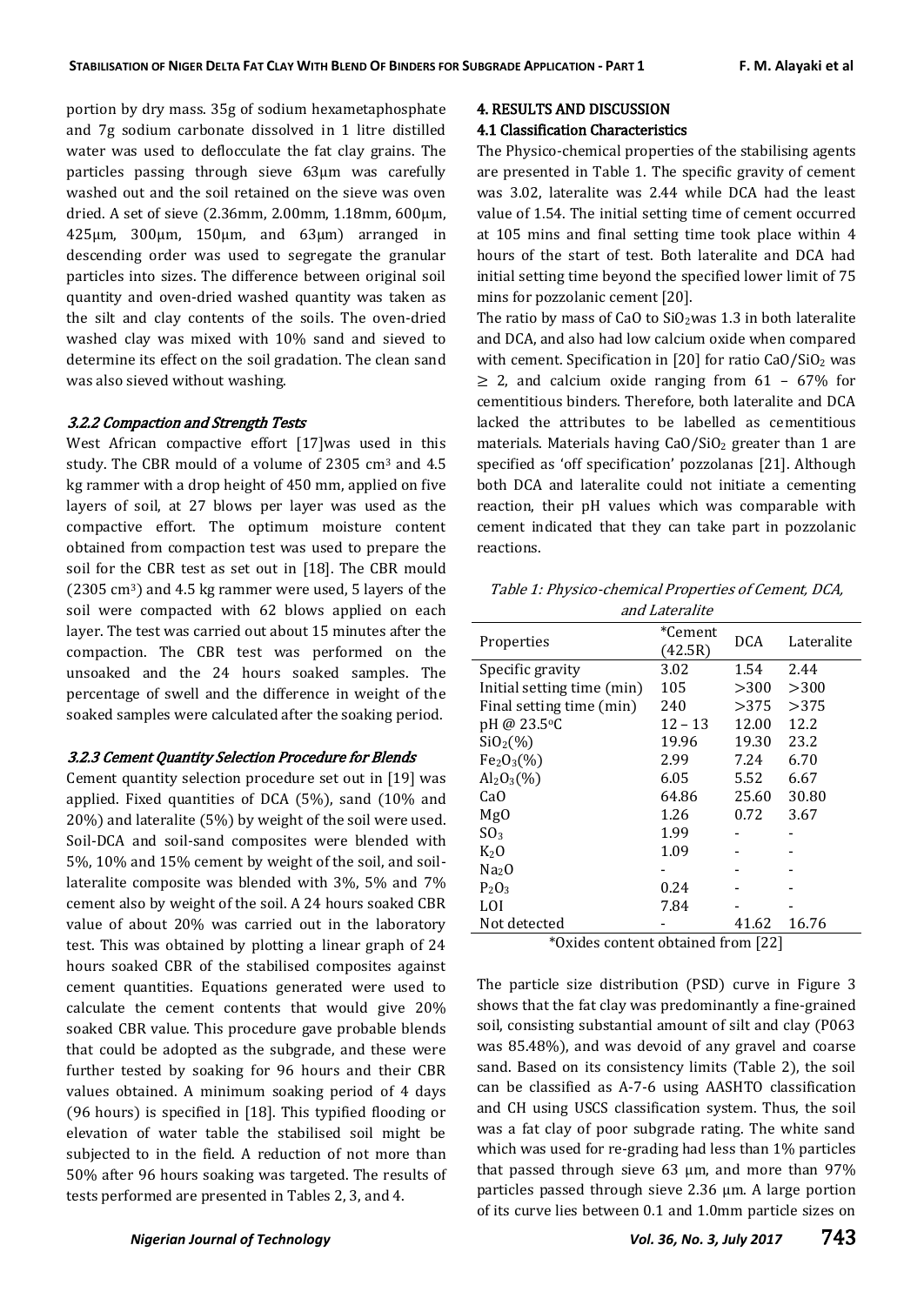the graph and the Coefficient of curvature (Cc) was  $\sim 1$ . Also, Coefficient of uniformity (Cu) was 3, which was less than 6 for well graded sand as specified in USCS. Therefore, the sand was uniformly graded containing substantial amount of intermediate particle sizes. Blending of 10% sand with fat clay gave a better particle size distribution by reducing P063 to  $\sim$  42%. The construction practice in the region was to place the sand as fill and surcharge material, without blending with the in-situ subgrade.

The unstabilized fat clay and stabilized blends in Table 2 had their liquid limits and plasticity indices within the specified limits of 50% and 30 respectively [17]. However, the linear shrinkage of the soil was above the specified limit of 6% [23]. Addition of blends of sand-PC, DCA-PC and lateralite-PC caused improvement in this property; the higher the cement content the lower the linear shrinkage.



Figure 3: Re-grading of the fat clay with uniformly graded sand

#### 4.2 Generic Strength Characteristics of Stabilised Blends

Blending of 10% sand with the soil gave better unsoaked and soaked CBR of 3.41% and 1.38% respectively. These results agreed with the report by [6] which stated that addition of controlled sand proportions to marginal deltaic soils prior to compaction improved strength. Similar improvement was obtained when 5% DCA and 5% lateralite were used to stabilise the soil. Substantial increase in 24 hours soaked CBR compared with the unsoaked CBR was obtained for all the blends containing cement. This could be attributed to adequate hydration of cement during soaking that effected increase in strength. However, swelling was also noted in composites containing 10% sand (in Table 2), therefore the sand content was increased to 20% with the same incremental quantity of cement. All the tests were repeated and results presented in Table 3. As noted before, there was increase in unsoaked and 24 hours soaked CBR of the stabilised blends when compared with the unstabilised clay. Although the values were not as

high as those obtained for blends containing 10% sand, but there was decrease in swell.

Design mixes that could be adopted for subgrade stabilisation are presented in Table 4. The compaction, strength, and swell characteristics of these blends were compared with those of the unstabilised fat clay, and discussed in subsequent sections.

#### 4.3 Compaction Characteristics

Figure 4a - c show the dry density/moisture content relationship curves and the zero air void (ZAV) lines for the unstabilised fat clay and the design-blends for subgrade application. The unstabilised fat clay had higher MDD than the stabilised composites (soil-DCA-PC, soil-sand-PC, and soil-lateralite-PC), although, its ZAV line which touches the compaction curve revealed that not all the air voids could be eliminated. The lower MDD of the design-blends could be attributed to higher quantity of water required for lubrication of noncementing particles and hydration of PC. However, as PC content is increased, the corresponding increase of MDD could be attributed to cementation or hardening effect of PC on soil particles. Also, as PC content was increased, increase in MDD and decrease in OMC were obtained for all the blends. The ZAV lines were tangential to the compaction curves of the stabilised blends, and this indicated that full saturation was obtained for the soilblends.

#### 4.4 Strength Characteristics

The relatively high MDD of the unstabilised fat clay was not reflected on the unsoaked and soaked CBR of 0.56% and 0.38% respectively. This revealed that although high densification was obtained with the West African compaction, this did not result in corresponding improvement of its bearing capacity. However, substantial improvement in the CBR of the fat clay soil was obtained with the design-blends (Figure 5). The targeted 24 hours soaked CBR of 20% was obtained with the following blends (with ratios in bracket): 5% DCA+4.5% PC -  $(1:1)$ ; 20% sand+5% PC –  $(4:1)$ ; and 5% lateralite+3% PC – (2:1). The 24 hours soaked CBR value of these blends showed that DCA-PC was 83% more than its unsoaked value, soaked sand-PC value was 48% more while soaked lateralite-PC was 152% more than its unsoaked CBR. Furthermore, these blends exhibited commendable stability after complete soaking in water for 96 hours. The reduction in their soaked CBR values between 24 and 96 hours was not more than 50%.

#### 4.5 Swell Characteristics

Swell test was an indicator of the expansion potential of a soil on contact with water. Expansive clay minerals and sulphates can react with cementitious matrix of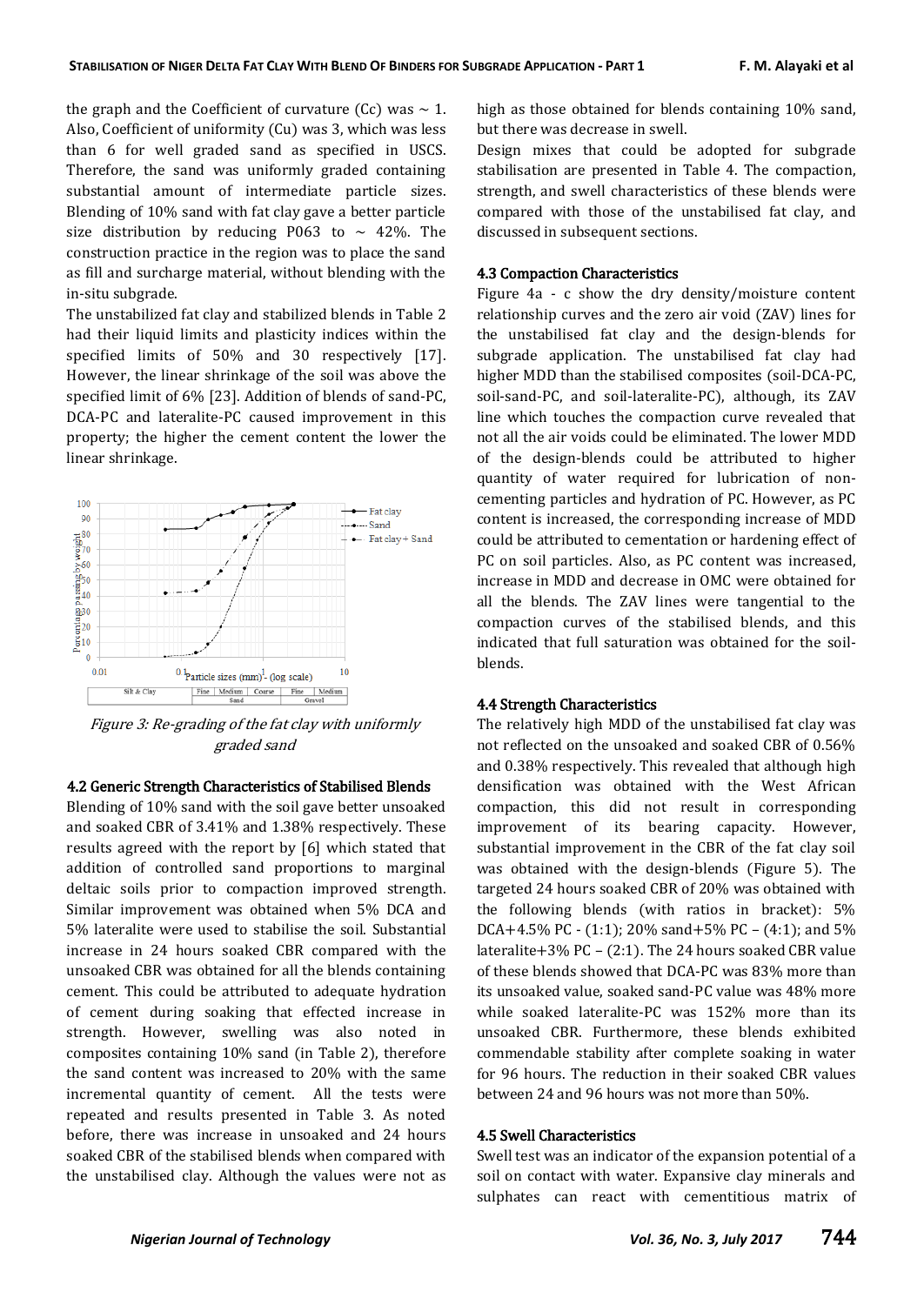stabilised materials in the presence of excess water, and cause expansion to occur after compaction. Therefore, [24] recommended an average swell limit value of 5mm dial gauge reading (which is  $\sim$  4% for sample compacted in a CBR mould), which should not be greater than 10mm

during the soaking period. Values ranging from 0.002 – 0.008% were obtained in this study for the design-blends (shown in Figure 6). This revealed that swell was not substantial for these composites.

| Compositions               | Soil       | Soil +        |            |        | Soil +        |        |        | Soil +              |        |        |           |           |           |
|----------------------------|------------|---------------|------------|--------|---------------|--------|--------|---------------------|--------|--------|-----------|-----------|-----------|
|                            | (Fat clav) | DCA + Cement  |            |        | Sand + Cement |        |        | Lateralite + Cement |        |        |           |           |           |
|                            |            | Soil +        | Soil +     | Soil + | Soil +        | Soil + | Soil + | Soil +              | Soil + | Soil + | Soil +    | Soil +    | Soil+     |
|                            |            | 5%            | 5%         | 5%     | 5%            | 10%    | 10%    | 10%                 | 10%    | 5%     | 5%        | 5%        | 5%        |
|                            |            | <b>DCA</b>    | <b>DCA</b> | DCA    | <b>DCA</b>    | sand   | sand   | sand                | sand   | lat    | lat       | lat       | lat       |
| Properties tested          |            | only          | $+$        | $+$    | $+$           | only   | +      | $\ddot{}$           | +      | only   | $+$       | $\ddot{}$ | ÷         |
|                            |            |               | 5%         | 10%    | 15%           |        | 5%     | 10%                 | 15%    |        | 3%        | 5%        | 7%        |
|                            |            |               | PC         | PC     | <b>PC</b>     |        | PC     | <b>PC</b>           | PC     |        | <b>PC</b> | PC        | <b>PC</b> |
| P063                       | 85.48      |               |            |        |               |        |        |                     |        |        |           |           |           |
| Liquid Limit (%)           | 50.12      | 44.54         | 36.95      | 30.33  | 28.85         | 34.58  | 30.03  | 39.16               | 41.74  | 45.52  | 42.41     | 44.23     | 34.01     |
| Plastic Limit (%)          | 20.80      | 21.88         | 22.34      | 22.50  | 23.40         | 23.19  | 21.92  | 30.23               | 31.88  | 27.76  | 26.04     | 28.38     | 25.55     |
| Plasticity Index           | 29.32      | 22.66         | 14.61      | 7.83   | 5.45          | 11.39  | 8.11   | 8.93                | 9.86   | 17.76  | 16.37     | 15.85     | 8.46      |
| Linear Shrinkage (%)       | 13.22      | 13.57         | 5.79       | 2.46   | 2.14          | 5.92   | 9.47   | 4.21                | 4.00   | 11.43  | 4.83      | 4.82      | 4.29      |
| $MDD$ (kg/m <sup>3</sup> ) | 1712       | 1845          | 1620       | 1633   | 1640          | 1686   | 1678   | 1710                | 1676   | 1540   | 1589      | 1610      | 1640      |
| OMC (%)                    | 19.18      | 10.5          | 15         | 17.5   | 14            | 16     | 14.5   | 12.5                | 15.35  | 20     | 18        | 18        | 18        |
| CBR % - Unsoaked           | 0.56       | 31.94         | 5.16       | 2.46   | 1.23          | 3.41   | 8.17   | 24.68               | 56.62  | 4.91   | 7.89      | 12.65     | 2.00      |
| CBR % - Soaked (24 hrs)    | 0.38       | 5.76          | 47.60      | 73.65  | 67.05         | 1.38   | 40.08  | 120.24              | 117.49 | 6.66   | 43.59     | 56.61     | 44.59     |
| Swelling %                 | Eroded     | 1.87          | 0.046      | 0.002  | 0             | Eroded | 0.002  | 0.003               | 0.039  | 0.012  | 0.024     | 0.024     | 0         |
|                            |            | $\sim$ $\sim$ | - - -      |        |               |        |        |                     |        | .      |           |           |           |

P063 = Percentage passing sieve 63 $\mu$ m; DCA = Drill cuttings ash; lat = lateralite; PC = Portland limestone cement Swelling % was taken as the ratio of swell reading from the dial gauge to the height of the CBR mould

Table 3: Second trial mixes of soil-sand-cement blends

|                            | Soil +          | Soil +          | Soil +     |
|----------------------------|-----------------|-----------------|------------|
| Properties tested          | $20\%$ Sand $+$ | $20\%$ Sand $+$ | 20% Sand + |
|                            | 5% PC           | 10% PC          | 15% PC     |
| Liquid Limit (%)           | 36.32           | 36.80           | 37.48      |
| Plastic Limit (%)          | 23.89           | 26.33           | 27.09      |
| Plasticity Index           | 12.43           | 10.47           | 10.39      |
| Linear Shrinkage (%)       | 7.37            | 6.83            | 5.82       |
| $MDD$ (kg/m <sup>3</sup> ) | 1685            | 1640            | 1664       |
| OMC (%)                    | 14              | 14              | 16.85      |
| CBR % - Unsoaked           | 7.74            | 10.53           | 9.52       |
| CBR % - Soaked (24 hrs)    | 20.92           | 39.08           | 54.61      |
| Swelling %                 | 0.002           | 0.002           |            |

| Table 4: Design blends - probable blends for subgrade application |  |  |
|-------------------------------------------------------------------|--|--|
|                                                                   |  |  |

| Properties tested          | $Soil + DCA +$ |            | . .<br>$Soil + Sand +$ |          |          | $Soil + Later +$ |          |  |
|----------------------------|----------------|------------|------------------------|----------|----------|------------------|----------|--|
|                            | Cement         |            |                        | Cement   | Cement   |                  |          |  |
|                            | $Soil +$       | $Soil +$   | $Soil +$               | $Soil +$ | $Soil +$ | $Soil +$         | $Soil +$ |  |
|                            | 5%             | 5%         | 10%                    | 10%      | 20%      | 5%               | 5%       |  |
|                            | <b>DCA</b>     | <b>DCA</b> | Sand                   | Sand     | Sand     | Later            | Later    |  |
|                            | $\mathrm{+}$   | $^{+}$     | $^{+}$                 | $^{+}$   | $^{+}$   | $^{+}$           | $^{+}$   |  |
|                            | 3.5%           | 4.5%       | 2.2%                   | 3%       | 5%       | 2.3%             | 3%       |  |
|                            | PC.            | PC         | PC                     | PC       | PC       | PC               | PC       |  |
| Liquid Limit (%)           | 45.85          | 42.98      | 43.31                  | 38.82    | 36.32    | 47.29            | 43.73    |  |
| Plastic Limit (%)          | 23.50          | 27.05      | 25.72                  | 26.98    | 23.89    | 28.58            | 24.06    |  |
| Plasticity Index           | 22.35          | 15.93      | 17.59                  | 11.84    | 12.43    | 18.71            | 19.67    |  |
| Linear Shrinkage (%)       | 11.00          | 10.05      | 11.07                  | 10.00    | 7.37     | 9.07             | 3.57     |  |
| MDD (kg/m <sup>3</sup> )   | 1530           | 1540       | 1524                   | 1570     | 1685     | 1470             | 1530     |  |
| OMC(%)                     | 21.5           | 20         | 17.5                   | 17       | 14       | 25               | 17.5     |  |
| CBR % - Unsoaked           | 5.96           | 11.15      | 5.21                   | 6.01     | 15.53    | 6.62             | 10.32    |  |
| $CBR \%$ – Soaked (24 hrs) | 16.29          | 20.42      | 6.62                   | 12.90    | 22.92    | 16.91            | 26.05    |  |
| CBR $%$ – Soaked (96 hrs)  | 8.27           | 16.16      | 6.25                   | 11.28    | 10.02    | 15.53            | 16.53    |  |
| Swelling %                 | 0.004          | 0.004      | 0.031                  | 0.030    | 0.002    | 0.003            | 0.008    |  |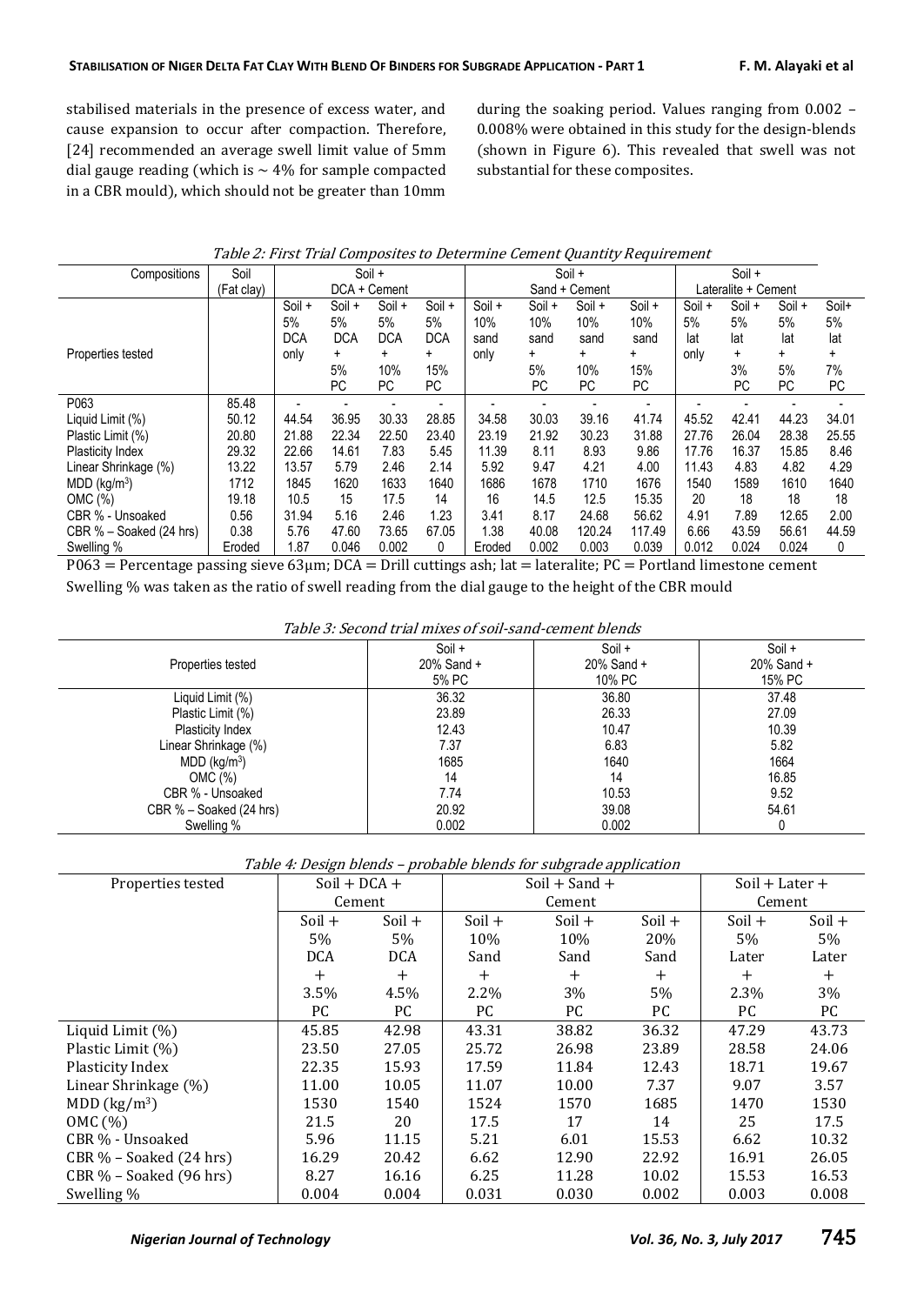

Figure 4: Compaction curves of the fat clay and the design-blends – (a): Soil-DCA-PC blend; (b): Soil-Sand-PC blend; (c): Soil-Lateralite-PC blend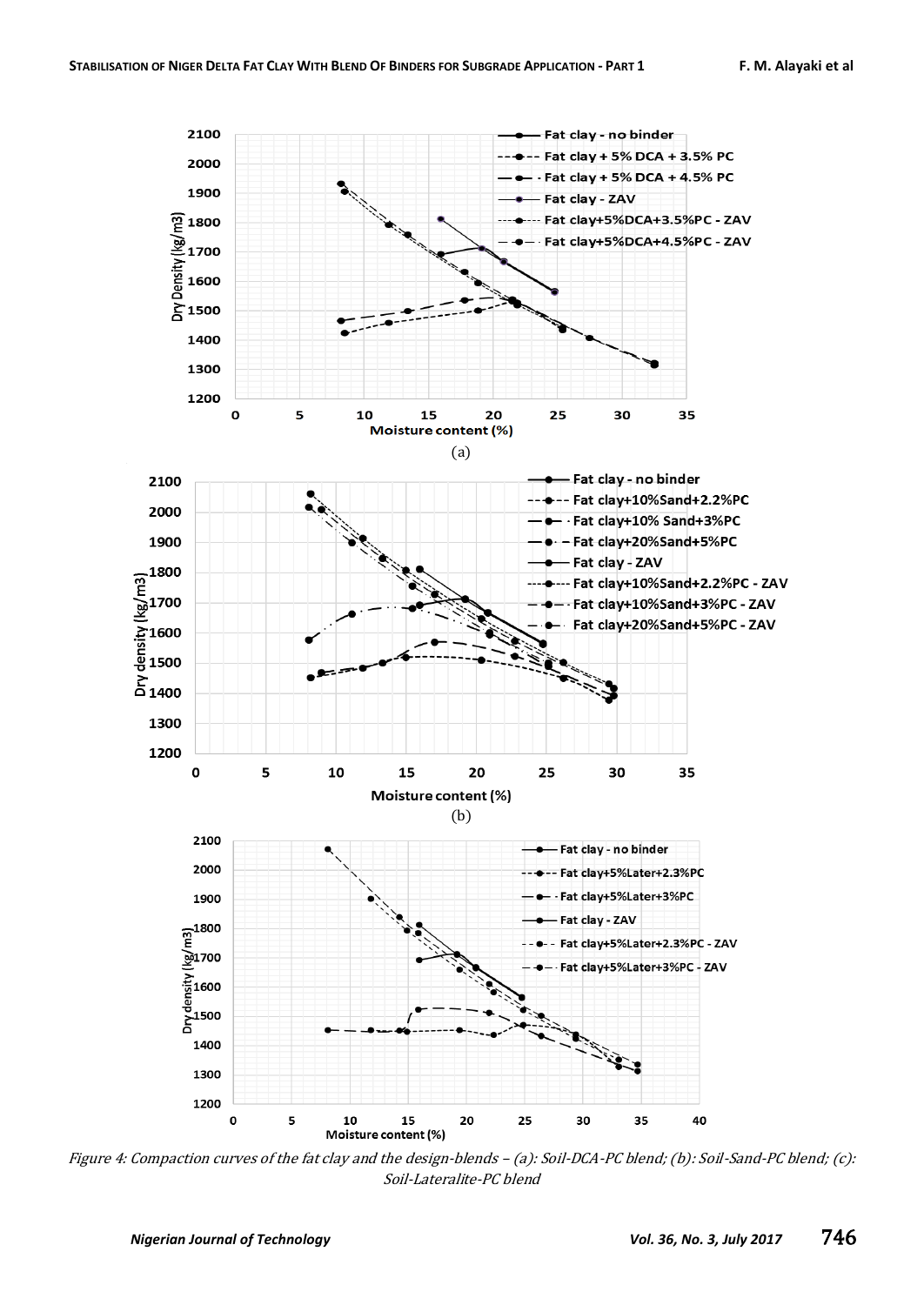

Figure 5: Effect of blends on the unsoaked and soaked CBR of the fat clay



Figure 6: Effect of blends on the swell of the fat clay

# 5. CONCLUSION

From the results obtained from the analysis of the unstabilised fat clay and the stabilised blends, the following conclusions are made:

- 1) The unstabilised fat clay was fine-grained, with high swelling potential, and had low CBR value, therefore the soil is an unsuitable subgrade material.
- 2) Sand, DCA, and lateralite effected improvements in the gradation and plasticity of the soil, and cement enhanced its bearing capacity.
- 3) Blends ratio: sand-PC (4:1); DCA-PC (1:1); and lateralite-PC (2:1) adequately stabilised the fat clay, which was noted in the CBR and swell values.

4) Therefore, the stabilisedfat clay composites can be adopted as subgrade materials.

# 6. REFERENCES

- [1] Otoko, G. R. and Blessing, O. C. "Cement and Lime Stabilisation of Nigerian Deltaic Marine Clay (Chikoko)", European Int. Jour, of Sci. and Tech. Vol. 3, No. 4, pp. 53 – 60, 2014.
- [2] Ekeocha, N. E. and Akpokodje, E. G. "Cement Stabilisation Characteristics of Shale Subgrade of Parts of the Lower Benue Trough, Southeastern Nigeria"IJST, Vol. 3. No. 1,pp. 78 – 84, 2014.
- [3] Little, D. N. and Nair, S. "Recommended Practice for Stabilisation of Subgrade Soils and Base Material: NCHRP 144", Transportation Research Board of the